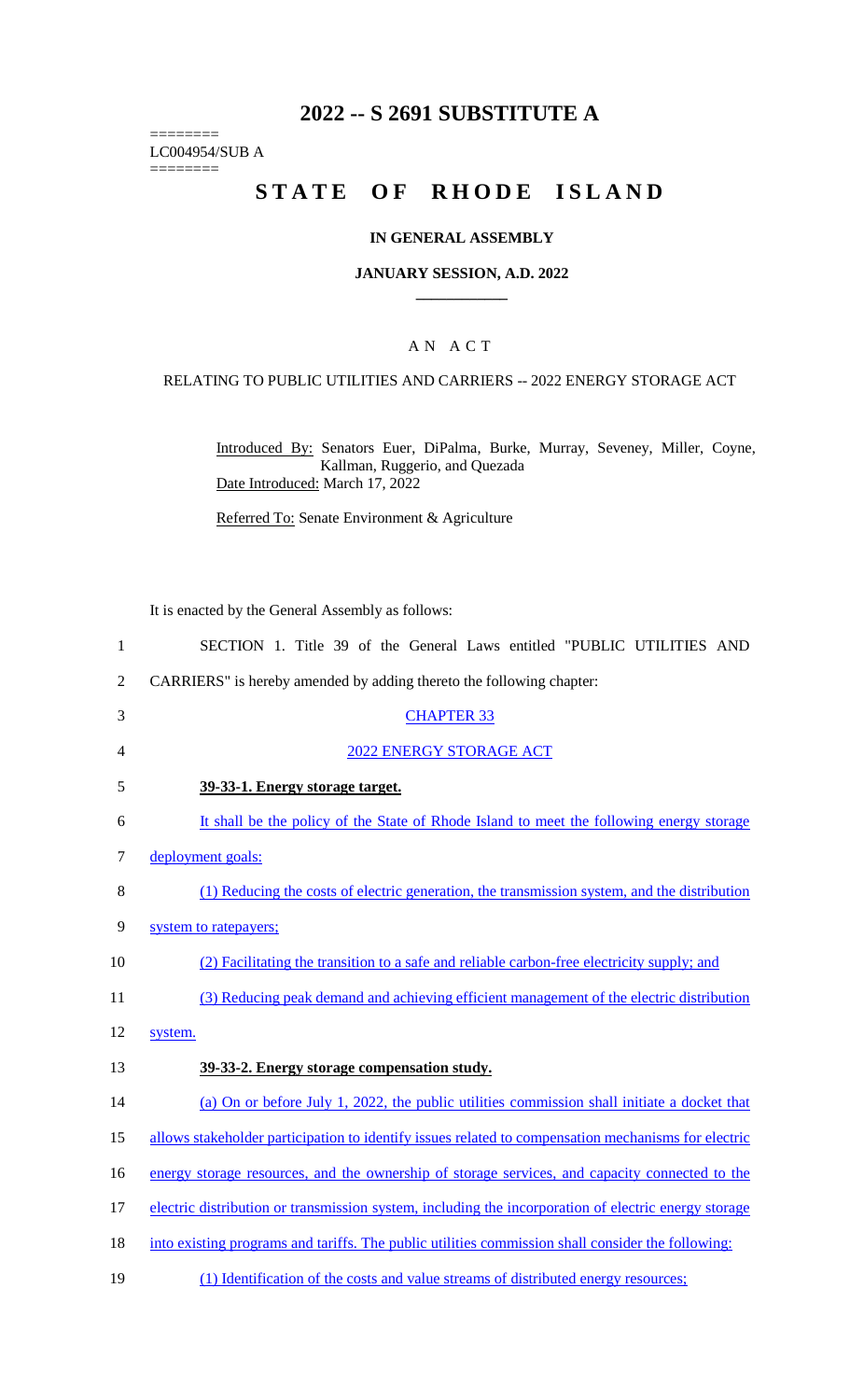(2) Identification of the costs and value streams of storage and whether storage can participate in existing programs as a standalone or paired resource; (3) Identification of potential market inefficiencies related to any of the resources studied; (4) Ownership of storage products, such as capacity and energy; (5) Other resources that compete with storage for the services storage can provide; and (6) Any other relevant issue identified by the public utilities commission. (b) On or before March 1, 2023 the public utilities commission shall report to the legislature on the status of the docket described in subsection (a) of this section. The public utilities commission shall include in its report whether new tariffs and programs or changes to existing tariffs and programs, are necessary to enable meeting the goals established in § 39-33-1; how the 11 commission intends to address those matters, the expected timeline, and whether any changes of law are necessary. The public utilities commission will report what is known or needed to be known 13 for storage or competing technologies to achieve those objectives, including, but not limited to: (1) Providing positive net present value to all ratepayers, or a subset of ratepayers paying 15 for the benefits, that accrue to that subset of ratepayers; (2) Providing multiple types of benefits to the electric grid, including, but not limited to, customer, local, or community resilience, ancillary services, leveling out peaks in electricity use or 18 that support the deployment of other distributed energy resources; (3) Fostering the sustained, orderly development of a state-based energy storage industry; and (4) Maximizing the value from the participation of energy storage systems in capacity markets. The public utilities commission shall include consideration of all energy storage configurations that are connected to the distribution system, including systems connected in front 24 of the meter and not located at a customer premises. **39-33-3. Energy storage rate design.**  (a) On or before July 31, 2023, the public utilities commission shall conclude the docket described in § 39-33-2, with the adoption of a framework for electric rate tariffs to apply to energy 28 storage systems interconnected and providing retail service to their distribution system and targets for installed storage capacity by 2032. (b) After adopting a framework, the electric distribution companies will include tariffs for storage resources and/or the general services and products storage resources provide in its next distribution rate case or at the direction of the public utilities commission, in a revenue neutral rate case. Electric distribution companies with fewer than one hundred thousand (100,000) customers may seek relief from the public utilities commission on the requirements of this subsection for good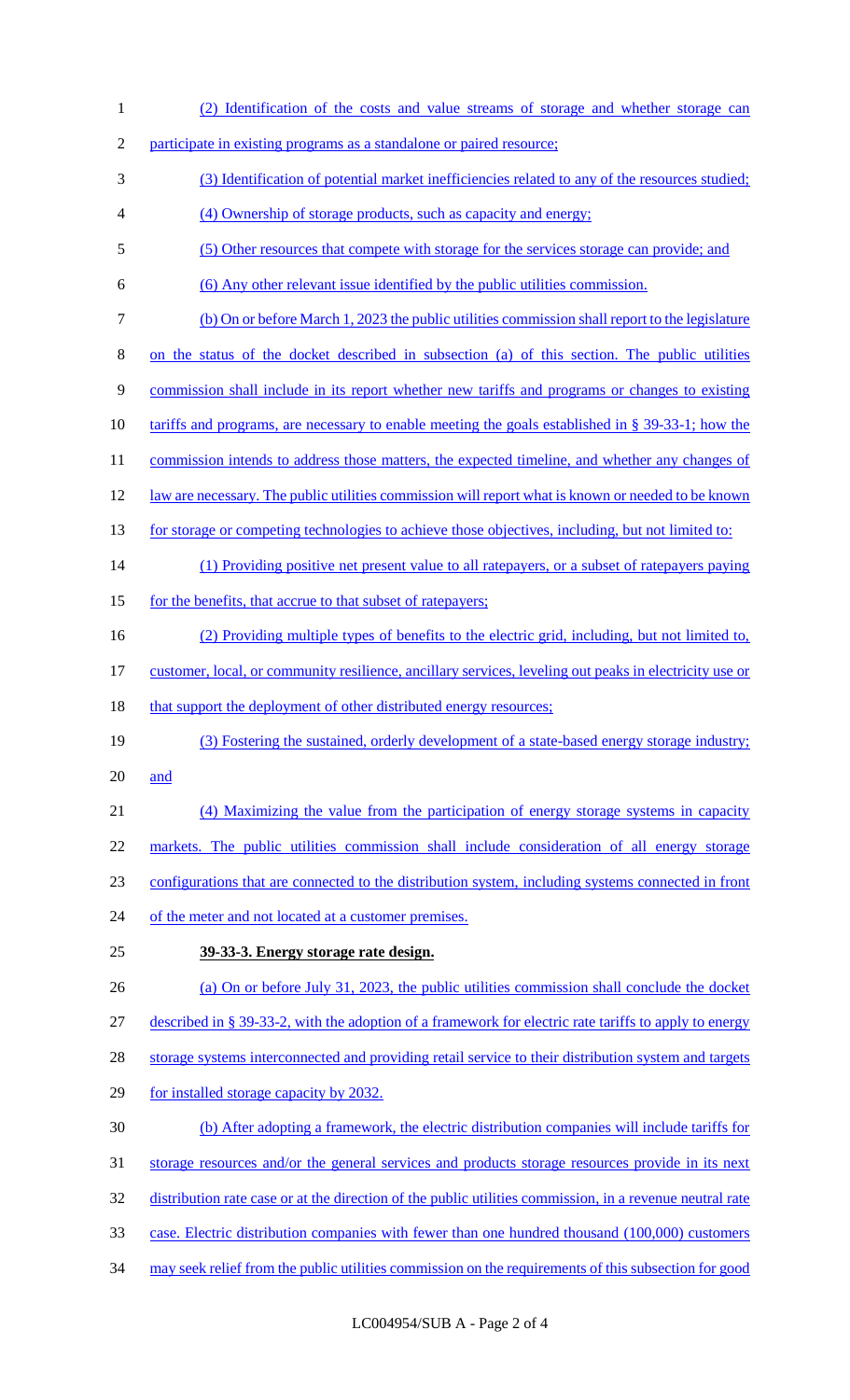- 1 cause. The filing shall include at least one rate tariff that is applicable to front of the meter energy
- 2 storage. The tariff shall not include costs that are otherwise recouped via project sponsor-funded
- 3 interconnection upgrades or otherwise paid directly by the project sponsor, and shall include rates
- 4 designed to reflect cost causation and ensure that energy storage systems are incentivized to charge
- 5 and discharge at times that benefit the system.
- 6 SECTION 2. This act shall take effect upon passage.

======== LC004954/SUB A

========